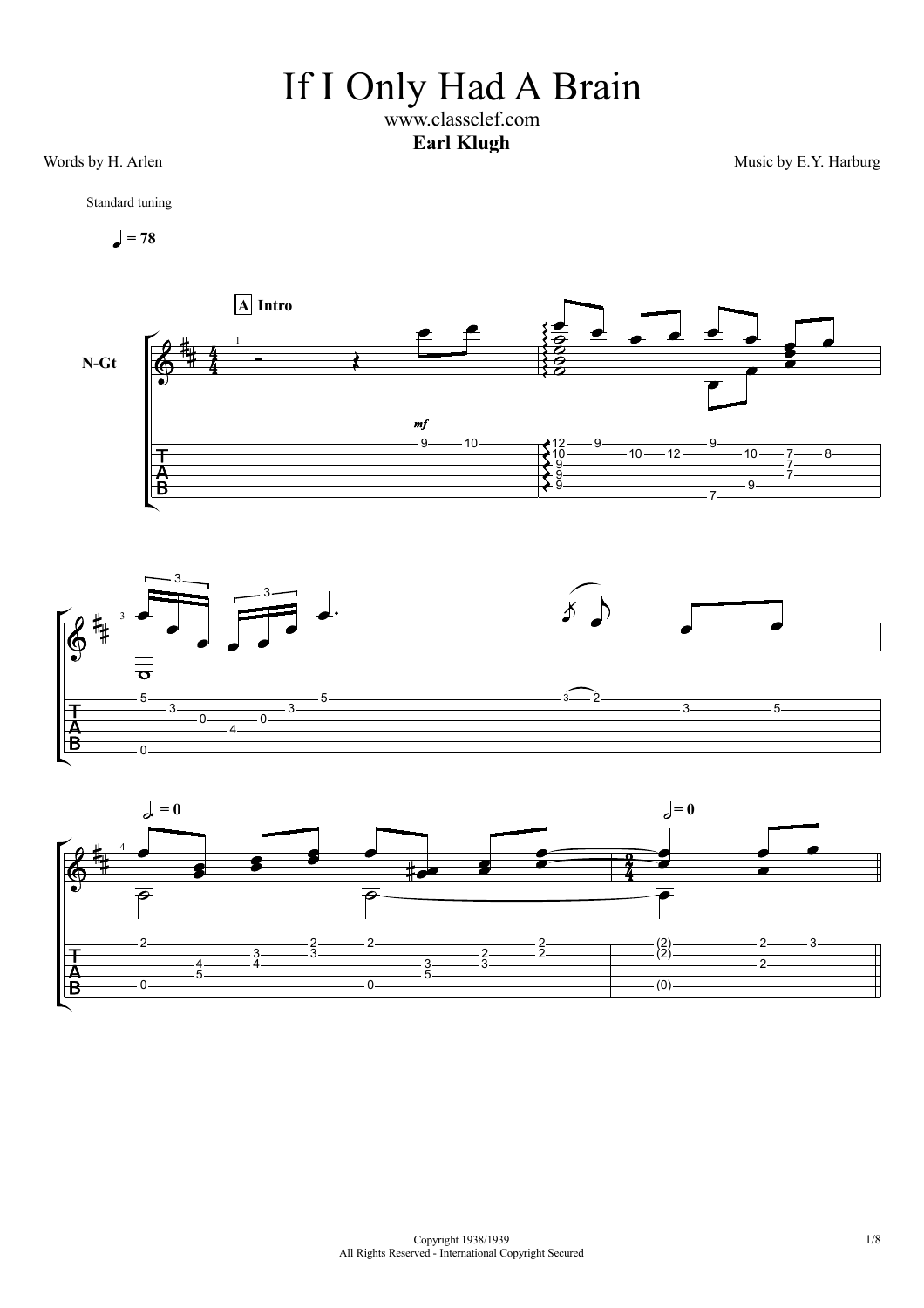





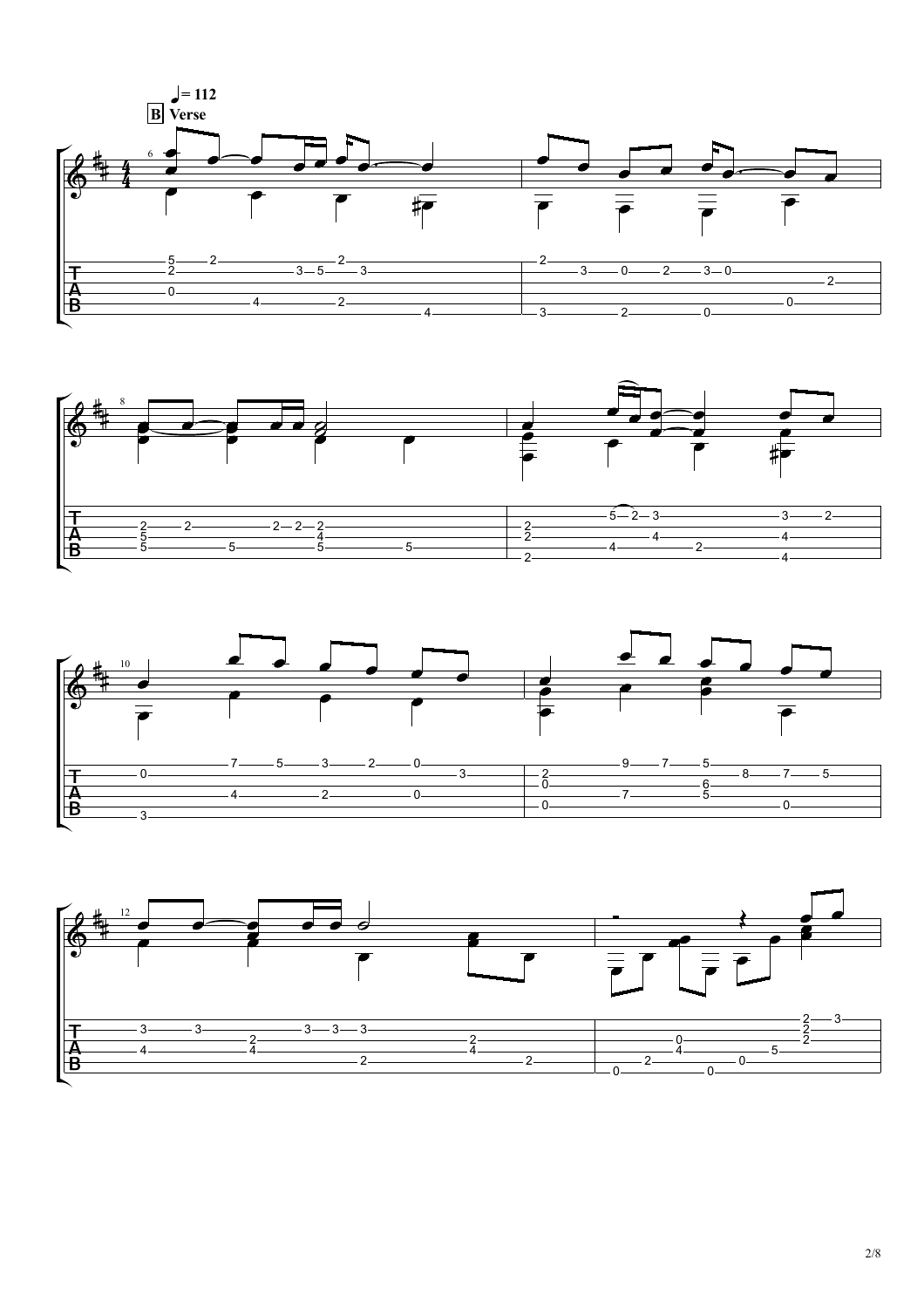





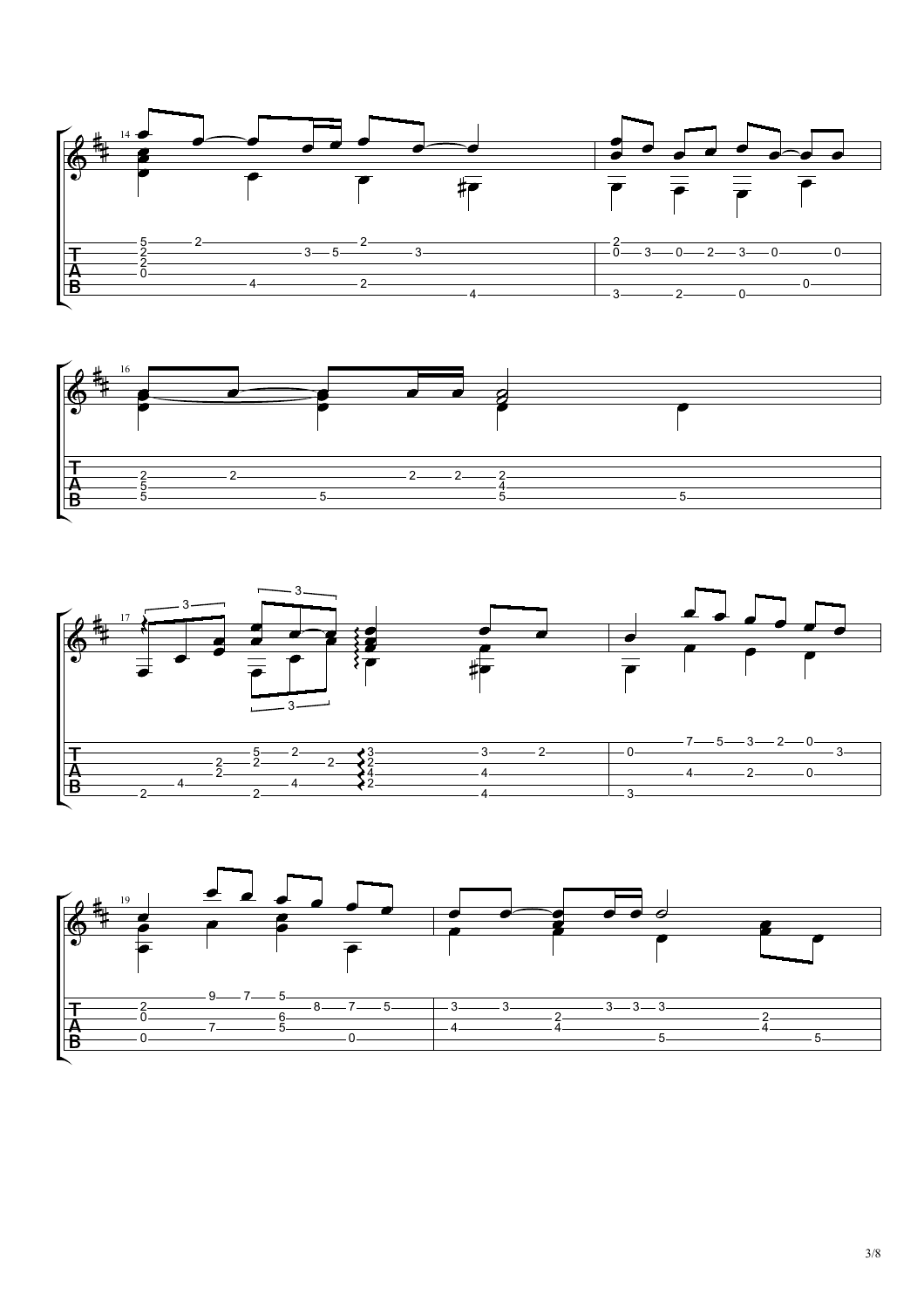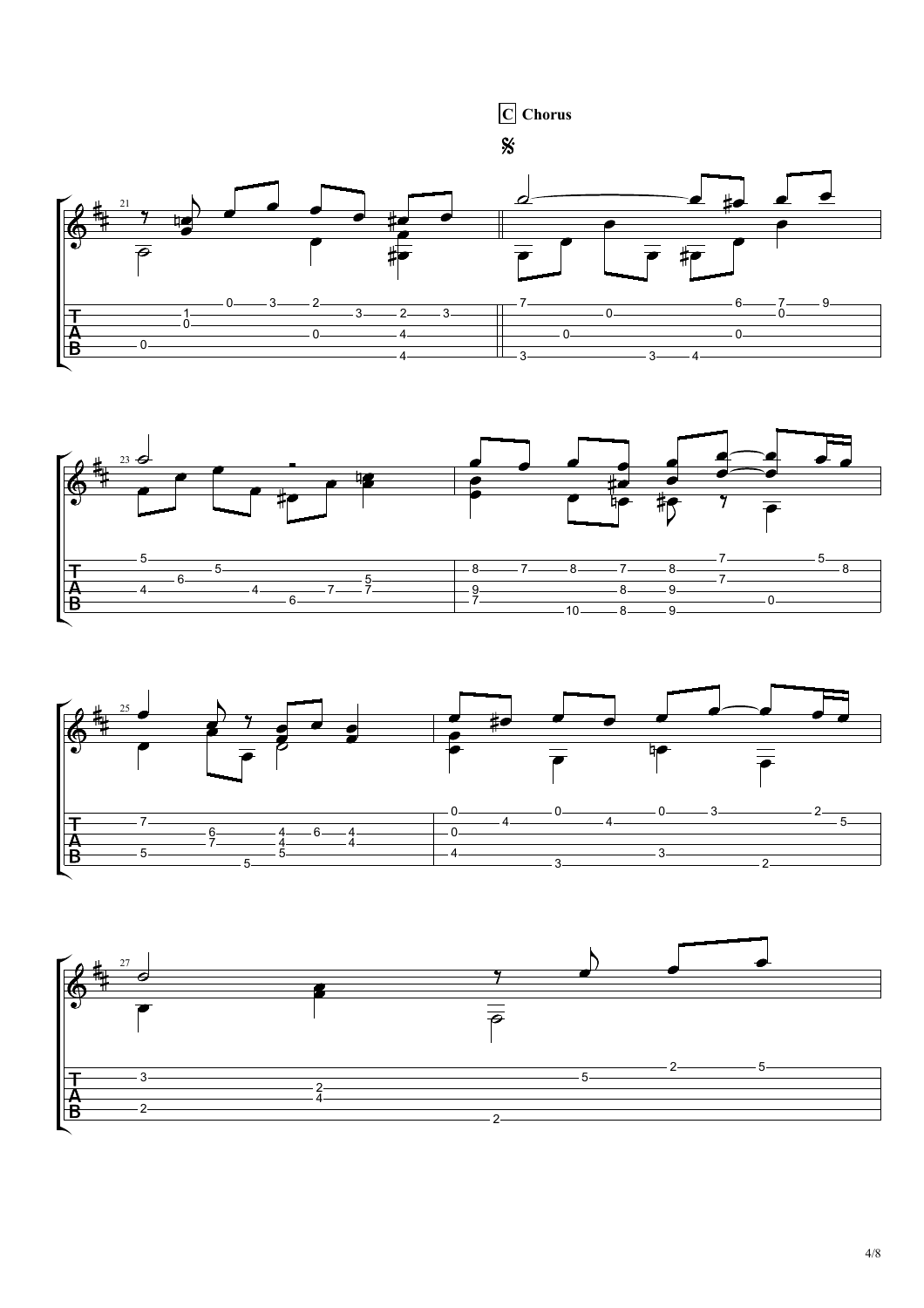





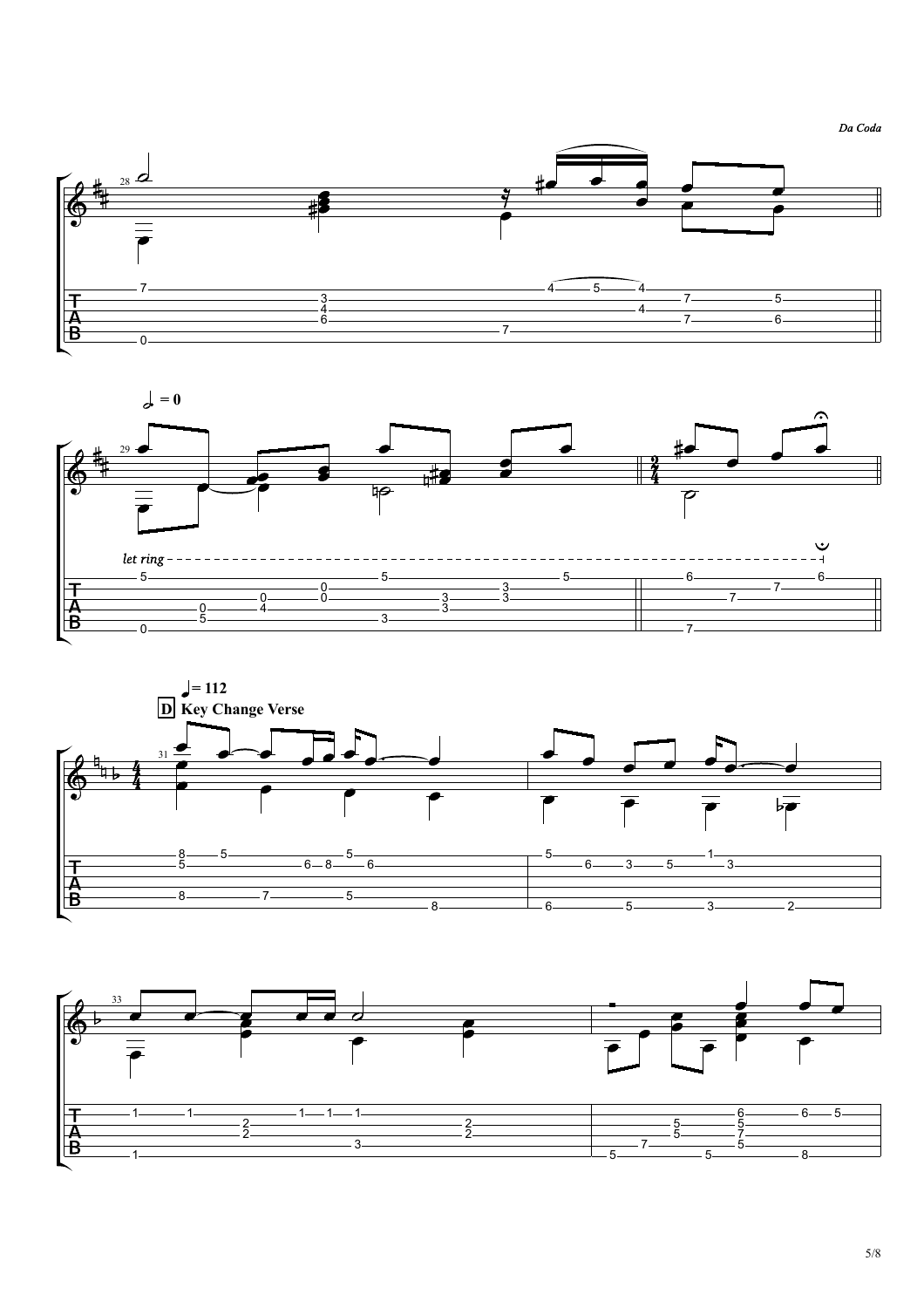

D.S. al Coda  $\sim$  $\sharp$  $0 \longrightarrow 3 \longrightarrow 2 \longrightarrow$  $\frac{-2}{3}$  2 3  $\begin{array}{c}\n 6 \longrightarrow 6 \\
\hline\n 7\n \end{array}$  $6 - 6 - 6 \frac{1}{1}$   $\frac{1}{1}$   $\frac{1}{1}$   $\frac{1}{1}$   $\frac{1}{1}$   $\frac{1}{1}$   $\frac{1}{1}$   $\frac{1}{1}$   $\frac{1}{1}$   $\frac{1}{1}$   $\frac{1}{1}$   $\frac{1}{1}$   $\frac{1}{1}$   $\frac{1}{1}$   $\frac{1}{1}$   $\frac{1}{1}$   $\frac{1}{1}$   $\frac{1}{1}$   $\frac{1}{1}$   $\frac{1}{1}$   $\frac{1}{1}$   $\frac{1}{1$  $3 - 2 - 3 - 1$   $0 \longrightarrow 0$   $\overline{7}$   $\longrightarrow$  0  $4 \longrightarrow$ 8<sup>2</sup>  $8 \longrightarrow 0 \longrightarrow 0$  

 $\boldsymbol{\mu} = \mathbf{0}$ 

 $\hat{\varphi}$ 

 $\hat{ }$ 



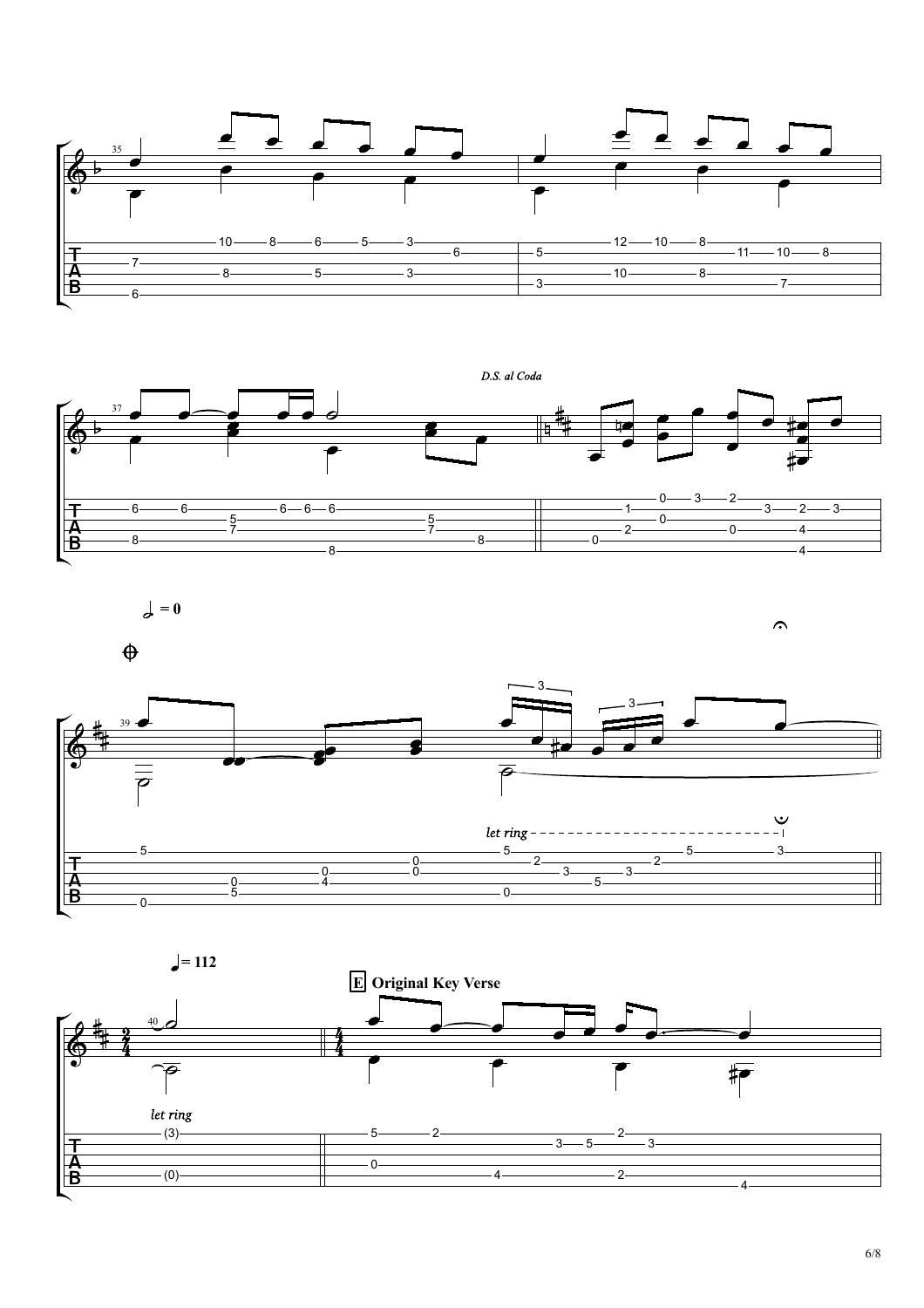